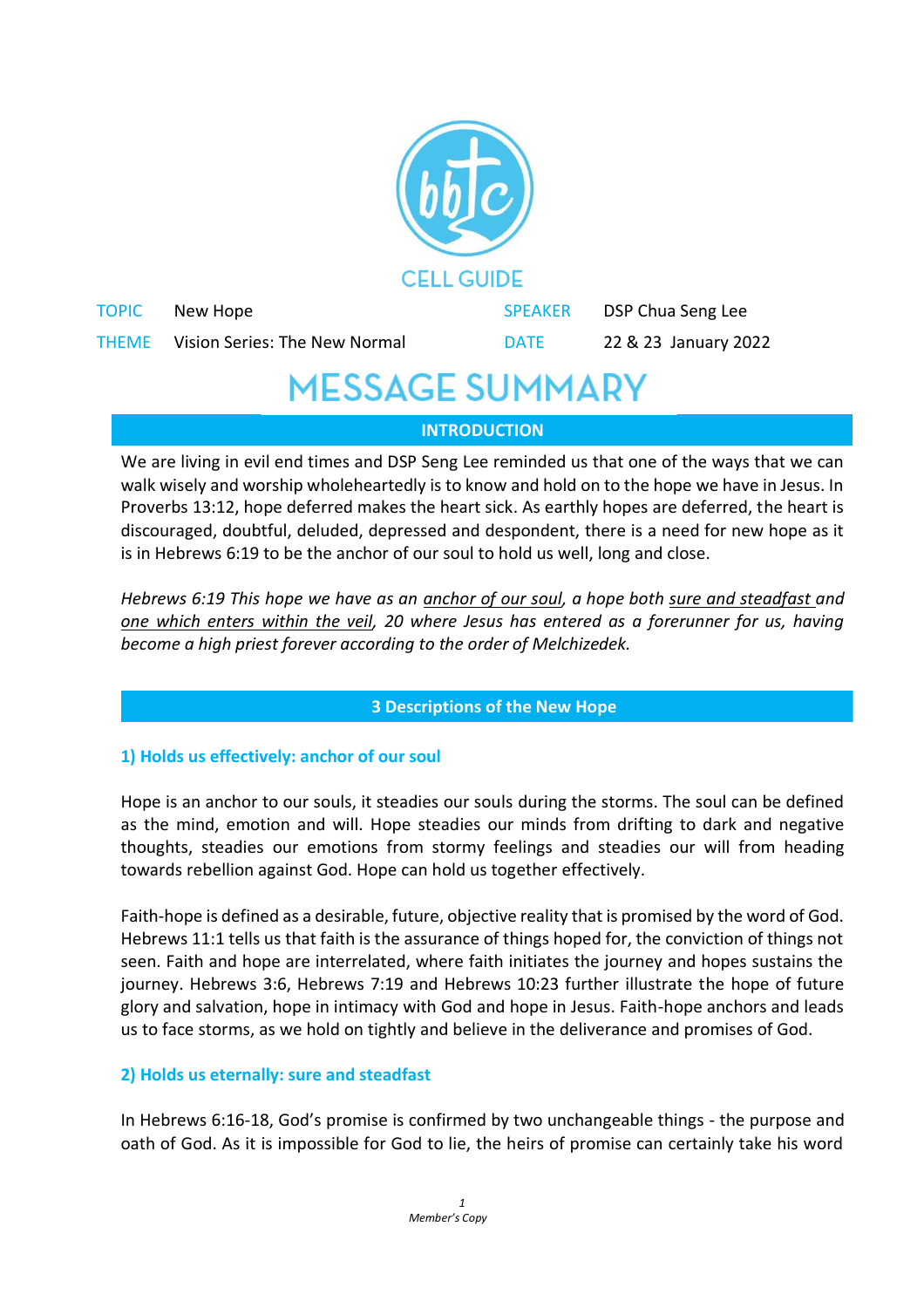seriously. God's unwavering, dependable and trustworthy word and promises are applicable for those who have taken refuge and trusted God.

Believers need to take hold of the hope set before them, to claim and hold tightly to the hope that they have in Christ. Faith and hope is something we cannot see. When nothing is happening, do we perceive a period of waiting as 'God is not working' or 'God is working and I can't see it yet'? We need to be patient while praying/waiting. In Hebrews 6:13-15, Abraham patiently waited 25 years before Isaac was born and it was another 60 years before God's promise of multiplication was fulfilled through Esau and Jacob.

We would hold on to the truth that the hope in this life is not all there is (1 Cor 15:19). This life is only temporary and a preparation for eternity. The hope we have will outlast our life and this hope holds us eternally.

### **3) Holds us experientially: enters within the veil**

There is a hope of intimacy with God as Jesus entered the veil before us, as our high priest (Hebrews 6:20). Through Jesus, we can experience true freedom within the veil. Deliverance of the 7 common causes of hopelessness can be found in the presence of God.

Common causes of Hopelessness - vs. - Hope within the veil:

- 1) Extended period of loneliness vs. you are not alone
- 2) Lack of purpose vs. you have a purpose
- 3) Major grief/loss vs. you can find your healing
- 4) Cannot forgive self vs. you are forgiven
- 5) Unable to break free from bondage vs. you are freed
- 6) Constant stress, anxiety and fear vs. you are delivered
- 7) Certainty of defeat vs. you are an overcomer

#### **CONCLUSION**

Hope is our anchor in the storms of life and the God of Hope is waiting for us within the veil. We are to press on with hope and focus on Jesus in worship/prayer to experience freedom in His presence (Luke 18:1).